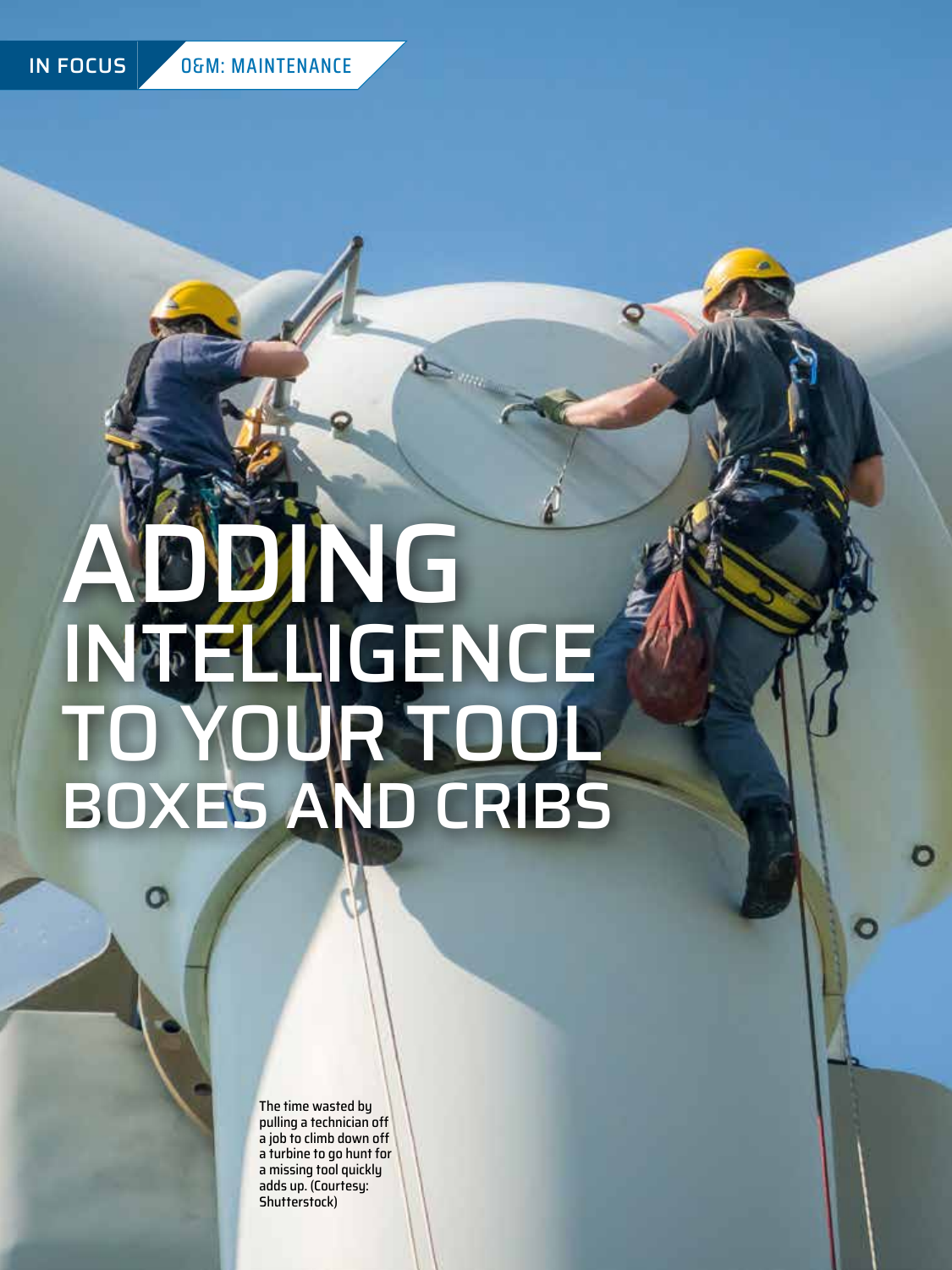*Talking tool boxes that alert you when a tool hasn't been properly returned – tool boxes and cribs are doing this, and much more, all in an effort to reduce tool loss on wind farms.*

### **By MARK EDMUNDS**

ool control comes in all shapes and sizes. While there is no one-size-fits-all, there are plenty of options available to wind farms when it comes to getting a better handle on their tool control.

 $\frac{1}{\sqrt{2}}$ Lost or missing tools cost the renewable energy industry hundreds of thousands of dollars each year, not only in lost revenue, but in productivity as well. The time wasted by pulling a technician off the job to climb down off a turbine to go hunt for a missing tool quickly adds up. However, there is a solution.

Technology today allows tool control to become a reality rather than just a concept. Innovations in the industry have taken tool control to the next level resulting in improved technician performance and productivity, saving utilities money while greatly reducing the chance of tools walking away from job sites. These advances are driving the industry to develop more efficient maintenance practices and, in turn, allow utilities to become proactive in trimming costs.

## IMPLEMENTING A TOOL CONTROL PROGRAM

Some people still do not associate technology with tool control, and past perceptions may have something to do with that. Not that long ago, foam cutouts in a box constituted adequate oversight; it gave technicians a quick visual check that tools were in their proper spot, and it certainly was a better option than a box with no foam where tools were scattered throughout drawers.

However, a proactive tool control program has become a much more interactive endeavor. Technology and tool control are linking together, and the level of functionality it provides to users surpasses previous options.

The goal of a credible tool control program is to minimize lost or misplaced tools. To realize that goal, any credible system should meet five criteria: organization, visibility, access control, asset management, and automation. These factors, when added together, work to provide a detailed process of tool inspection and accountability, both before and after a job is completed, as well as a process that is repeatable.

Questions you should ask yourself in designing a tool control program include:

 $\blacktriangledown$  What is the goal of a tool control program for your department?

- $\blacktriangleright$  How extensive will the program be?
- $\blacktriangleright$  What materials will be monitored?
- $\blacktriangledown$  Who can perform a general inspection of the area?
- $\blacktriangleright$  What forms, if any, should be required?
- $\blacktriangledown$  Will all the tools be monitored?

The answers to these questions will help you begin evaluating the scope of your tooling needs and get you started correctly on the path to success.

# AUTOMATION IN THE BOXES

Digital imaging technology is one way to bring standardization and accountability to tool boxes. This technology provides the ability to monitor and track tools as they are removed from tool boxes and then returned throughout the day — all in real time. It works by scanning each tool in the drawer to determine its status. If tool status is questionable, an interactive monitor affixed to the box can display the



With a quick scan, tools and equipment checked out from a tool crib can be tracked, enabling administrators to know which technician has possession of that particular item. (Courtesy: Snap-on)